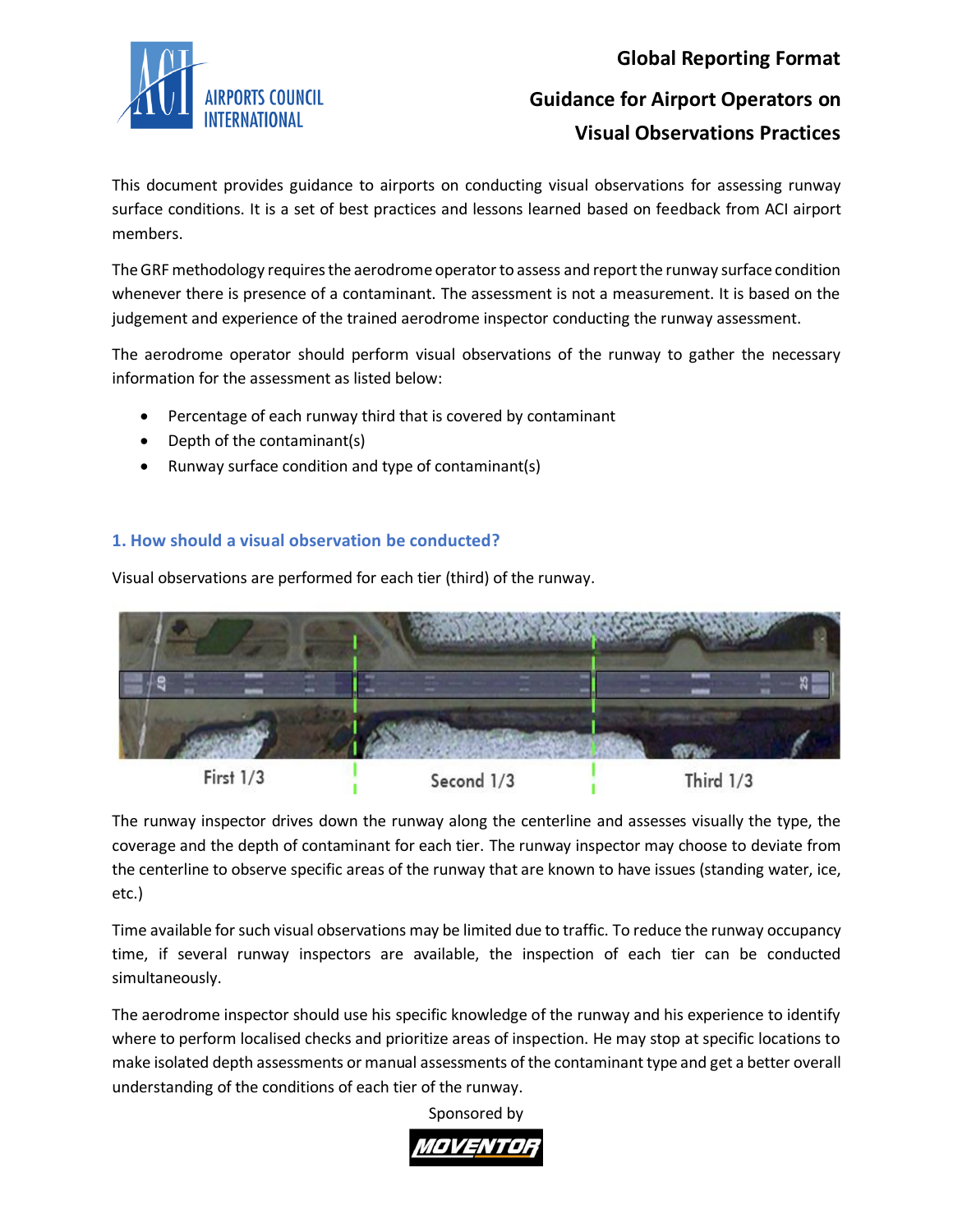

**Global Reporting Format Guidance for Airport Operators on Visual Observations Practices**

## **Best practices**

- **Use runway markings or runway lightsto identify in which tier of the runway you are** and estimate the percentage of coverage of the contaminant. A dedicated marking along the runway could be a solution to help identify the thirds.
- **Use onboard GPS devices or moving maps to identify the tiers of the runway** to facilitate the situational awareness of the runway inspector.

### **2. What tools can be used to conduct the assessments?**

The GRF methodology requires an assessment of the runway surface conditions, not a measurement. The objective of the assessment being to provide clear and standardised information to support pilots in their decision making.

The runway inspector should primarily rely on his experience and knowledge of the runway to assess the type, the percentage of coverage and the depth of the contaminant. He can use tools to support his assessment.

# **Best practices - Assess the depth of a contaminant**

- **Use a ruler:** It could be a regular ruler or a ruler with predefined depths (3mm, 6mm, 9mm and 12mm).
- **Use calibrated coins or pieces of metal of thickness 3 mm and 6 mm:** This will give a quick indication of the depth of the contaminant in the area inspected, in particular for water.
- **Use Tire Tread Gauge**: The gauge can be an easy and practical way to assess the depth of the contaminant. Readings are in millimetres.
- **Use a Vernier Calliper**: A vernier calliper is a visual aid that can be used to support the aerodrome operator in his assessment. Readings are also in millimeters.
- **Use electronic measuring systems:** A number of automated or electronic measuring systems are available on the market to measure contaminant depth, in particular for water.

**3. Knowledge of the runway is critical!** 

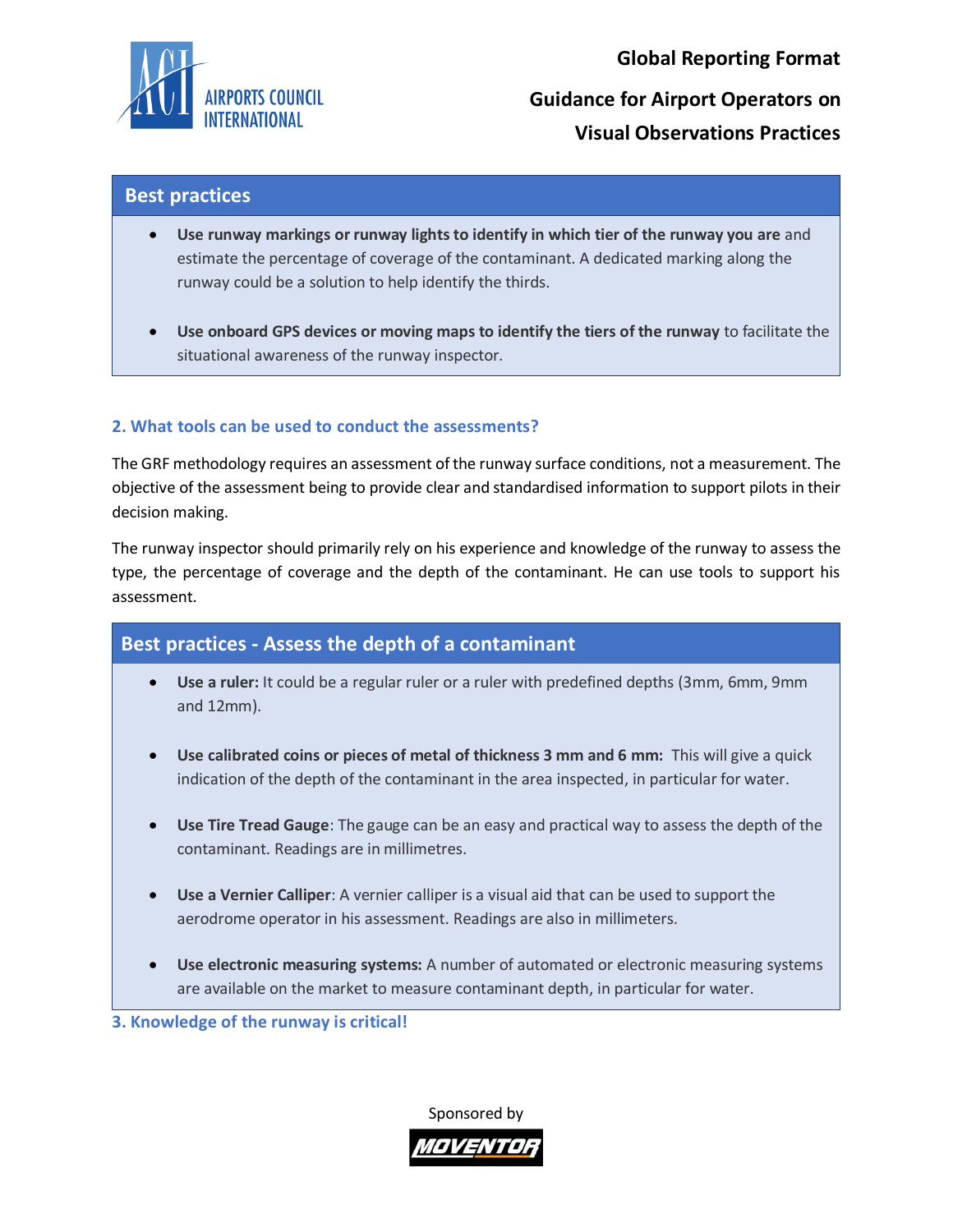



# **Guidance for Airport Operators on Visual Observations Practices**

Weather conditions can change quickly and access to the runway can be restricted due to the volumes of traffic. Additionally, ongoing traffic usually leaves very little time to review in detail the pavement conditions. Overall, time available for performing the runway assessments is often limited.

Performing runway assessments in such conditions can be challenging. To be efficient, the runway inspector may have to prioritize areas known as critical or those prone to specific conditions. This will allow them to perform specific checks and provide more accurate information to pilots. Known problem areas should be inspected first or with additional care to detect contamination as early as possible.

To be able to assess the runway surface conditions in the most effective manner possible, the runway inspector must have a detailed understanding and knowledge of the runway and its characteristics. These may include:

- **Location of rubber deposits:** Areas with rubber are more likely to be slippery when contaminated.
- **Areas with drainage issues:** Problematic drainage areas are more likely to see the formation of standing water. During winter conditions, it is important to treat these areas before the water turns into ice.
- **Location of ruts or cracks:** Areas where the pavement is uneven or degraded are more likely to cause standing water. Contaminants may be deeper in those areas than on the leveled pavement.
- **Friction characteristics:** Past results from friction testing and friction characteristics of the runway are good indicators of the areas that could potentially impact the take-off/landing performance of an aircraft. Focus on areas with known lower levels of friction following testing may be necessary.
- **Any other information** that will help the aerodrome operator in identifying specific areas of concern that could negatively impact the aircraft performance when landing or taking-off.

# **Best practices – How to ensure proper knowledge of the runway**

- **Training & Familiarization:** On-the-job training is important to train the runway inspectors and improve their knowledge of the runway(s). Pairing less experienced runway inspectors with more experienced ones can also help ensure knowledge transfer and continuity in the exchange of information. Characteristics of the runways and all special features, deficiencies or problem areas should be included in the training material for new runway inspectors during the training and familiarization period.
- **Information sharing:** Coordination with the maintenance department in charge of pavement repairs is critical. Location of faults (ruts or cracks) on the runway should be known and reported until they are repaired. Regular exchanges with the relevant maintenance personnel is needed to ensure information sharing and exchange as well as take action on any identified faults. Regular exchange amongst operational colleagues conducting runway inspections, for

Sponsored by

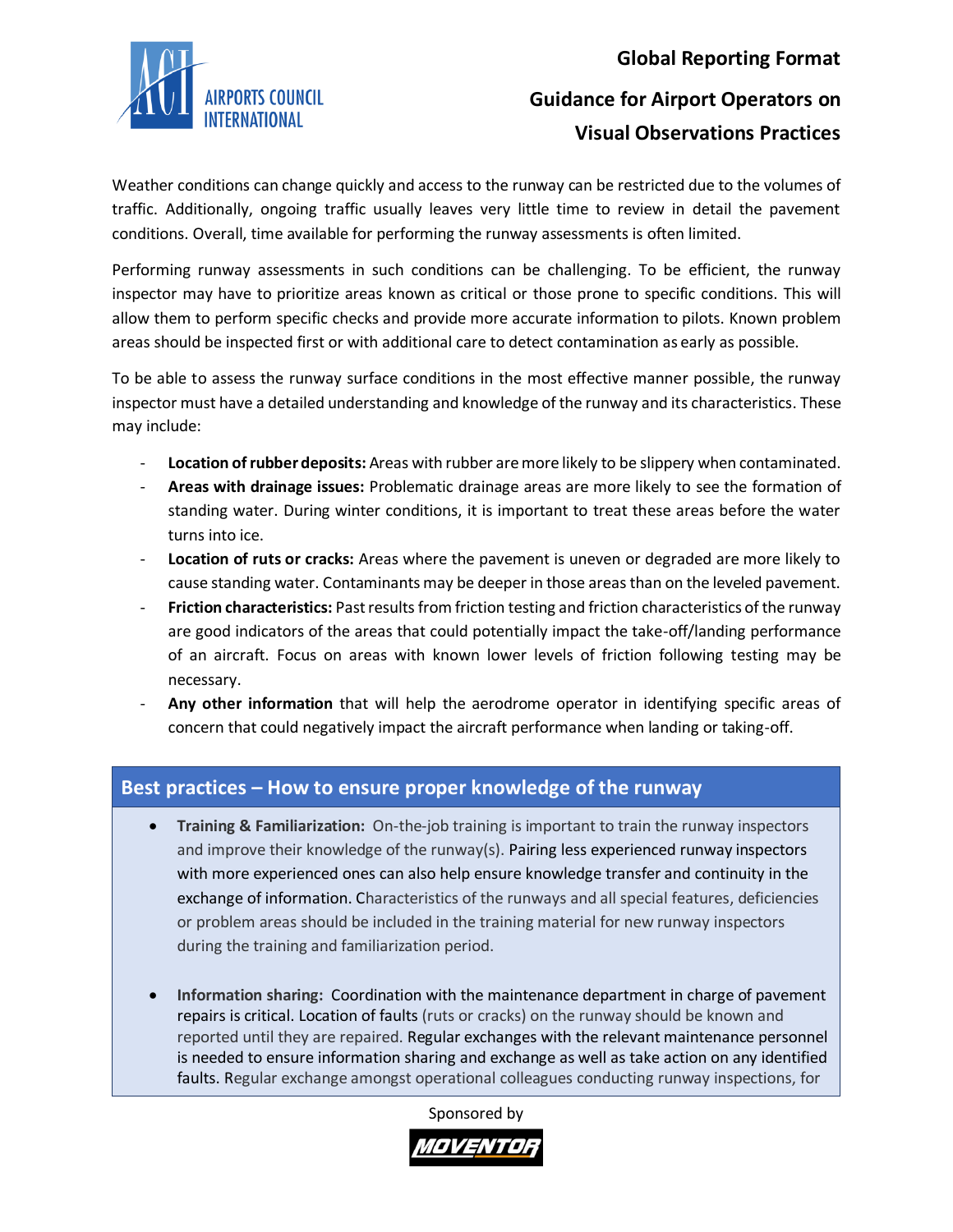

# **Guidance for Airport Operators on Visual Observations Practices**

example during shift handovers or through a logbook, is essential to ensure continuity in the flow of information.

• **Access to documentation on runway characteristics:** Having access to airport maps, cheat sheets containing key information, and other operational information or check-lists, whether electronic or paper copy, are invaluable to those on the field. Daily runway inspections records are also an important source of information on the most current runway information and characteristics.

### **4. Key lessons learned from airport operators**

The following table provides a synthesis of some of the key lessons learned from airport operators about conducting visual observations to determine runway surface conditions.

## **Lessons learned**

- Conducting visual observations in teams of two runway inspectors onboard a single vehicle can improve accuracy of the assessment.
- Using several vehicles with a single runway inspector onboard can help cover more surface rapidly. The vehicles can drive either side of the centerline, can enter the individual thirds of the runway or even enter from opposite ends of the runway. A risk assessment including all relevant stakeholders is necessary before implementing any of these types of practices.
- Conducting mock trials prior to implementation and ensuring adequate amounts of practical experience for runway inspectors is necessary to allow them to be familiar with the information, tools and procedures required to perform visual observations. Regular practice on site during relevant weather events will also help to mitigate any uncertainty in their ability to make observations and conduct a runway assessment.
- Use of advanced systems such as Runway Weather Information Systems (RWIS) may provide additional support in the decision making for the runway inspector at airports with higher levels oftraffic and severe weather conditions. These systems are made up ofmobile weather sensors that can be installed on vehicles to deliver information about temperatures, water film heights, dew points, contaminant conditions, relative humidity, etc. It is recommended to perform a cost/benefit analysis to ensure such equipment is needed and suitable for the specific airport environment.

#### Sponsored by